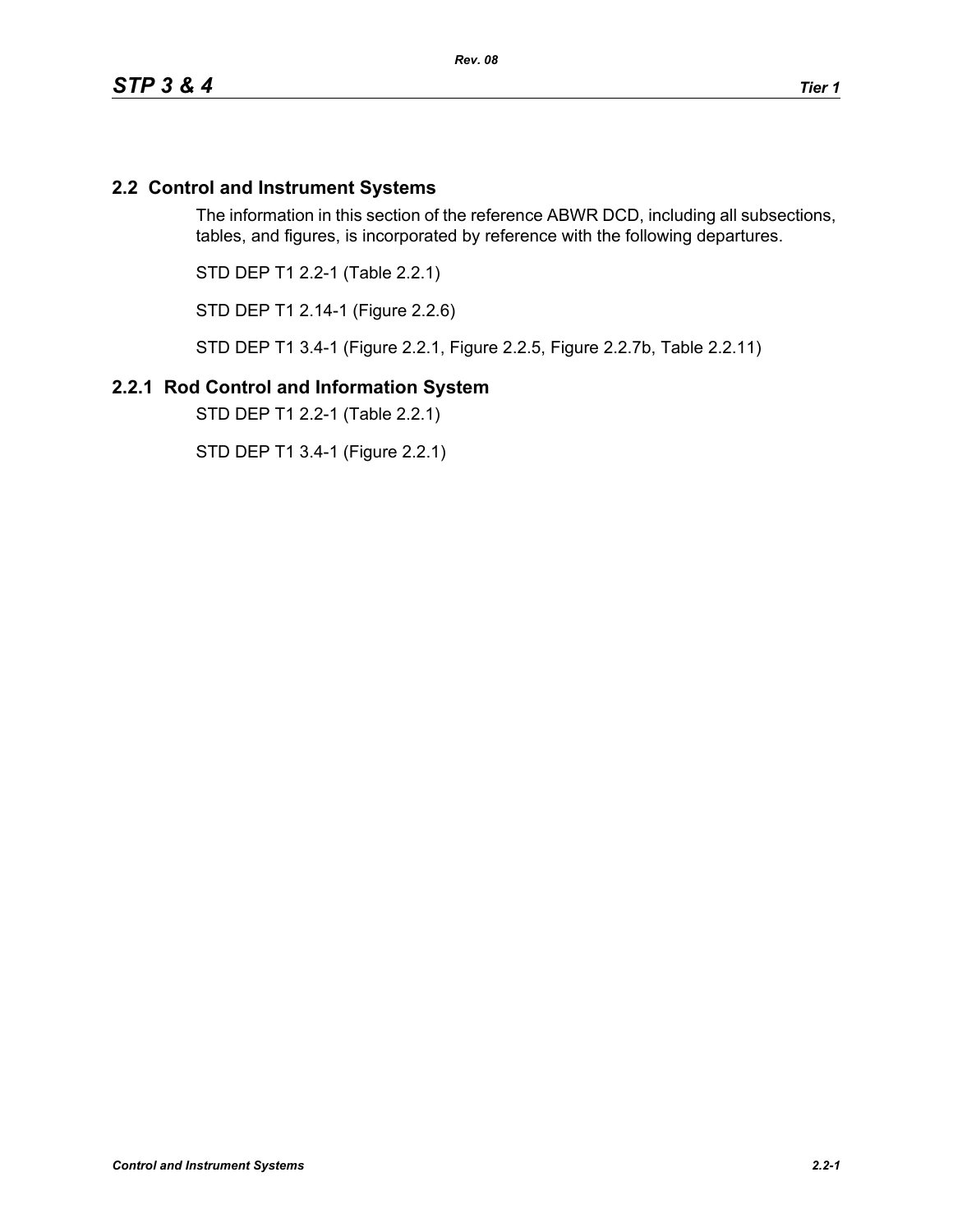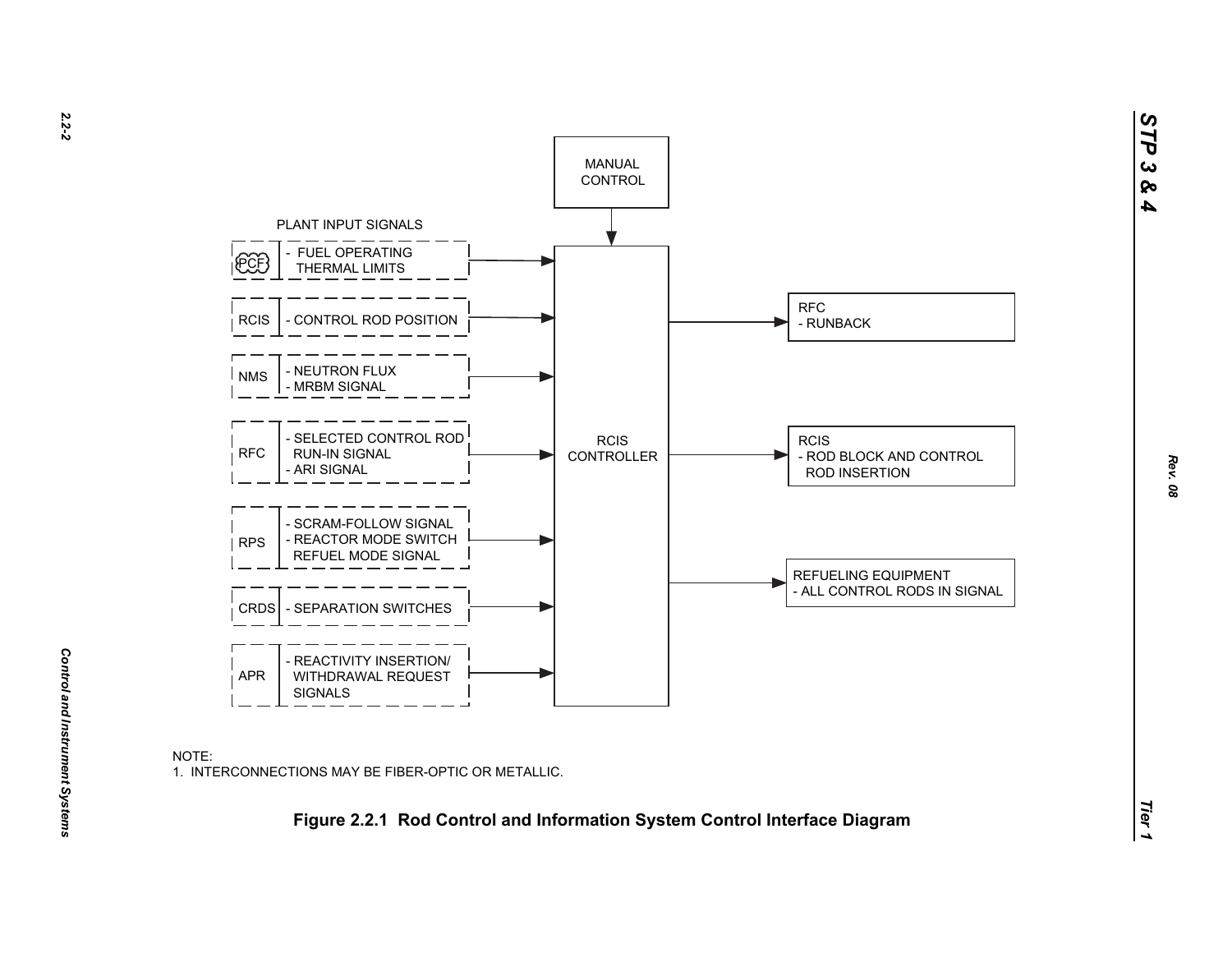| Inspections, Tests, Analyses and Acceptance Criteria                                                                                                                                                                                       |                                                                                                                                                                                                                  |                                                                                                                                                                                       |  |  |  |
|--------------------------------------------------------------------------------------------------------------------------------------------------------------------------------------------------------------------------------------------|------------------------------------------------------------------------------------------------------------------------------------------------------------------------------------------------------------------|---------------------------------------------------------------------------------------------------------------------------------------------------------------------------------------|--|--|--|
| <b>Design Commitment</b>                                                                                                                                                                                                                   | <b>Inspection, Tests, Analyses</b>                                                                                                                                                                               | <b>Acceptance Criteria</b>                                                                                                                                                            |  |  |  |
| 11. The RCIS is powered by two non-Class 1E<br>uninterruptible power supplies, such that<br>both channels of the RCIS remain<br>operational if either supply is operational<br>with the non-operational supply in an<br>alarmed condition. | 11. Tests will be performed on the as-built RCIS<br>by providing a test signal in only one non-<br>Class 1E uninterruptible power supply at a-<br>time-removing each power supply from<br>service one at a time. | The test signal exists in only one control-<br>11.<br>channel at a time-An alarm is activated by<br>the inoperable power supply, and both<br>channels of the RCIS remain operational. |  |  |  |
|                                                                                                                                                                                                                                            |                                                                                                                                                                                                                  |                                                                                                                                                                                       |  |  |  |
|                                                                                                                                                                                                                                            |                                                                                                                                                                                                                  |                                                                                                                                                                                       |  |  |  |
|                                                                                                                                                                                                                                            |                                                                                                                                                                                                                  |                                                                                                                                                                                       |  |  |  |
|                                                                                                                                                                                                                                            |                                                                                                                                                                                                                  |                                                                                                                                                                                       |  |  |  |
|                                                                                                                                                                                                                                            |                                                                                                                                                                                                                  |                                                                                                                                                                                       |  |  |  |
|                                                                                                                                                                                                                                            |                                                                                                                                                                                                                  |                                                                                                                                                                                       |  |  |  |
|                                                                                                                                                                                                                                            |                                                                                                                                                                                                                  |                                                                                                                                                                                       |  |  |  |
|                                                                                                                                                                                                                                            |                                                                                                                                                                                                                  |                                                                                                                                                                                       |  |  |  |
|                                                                                                                                                                                                                                            |                                                                                                                                                                                                                  |                                                                                                                                                                                       |  |  |  |

*STP 3 & 4*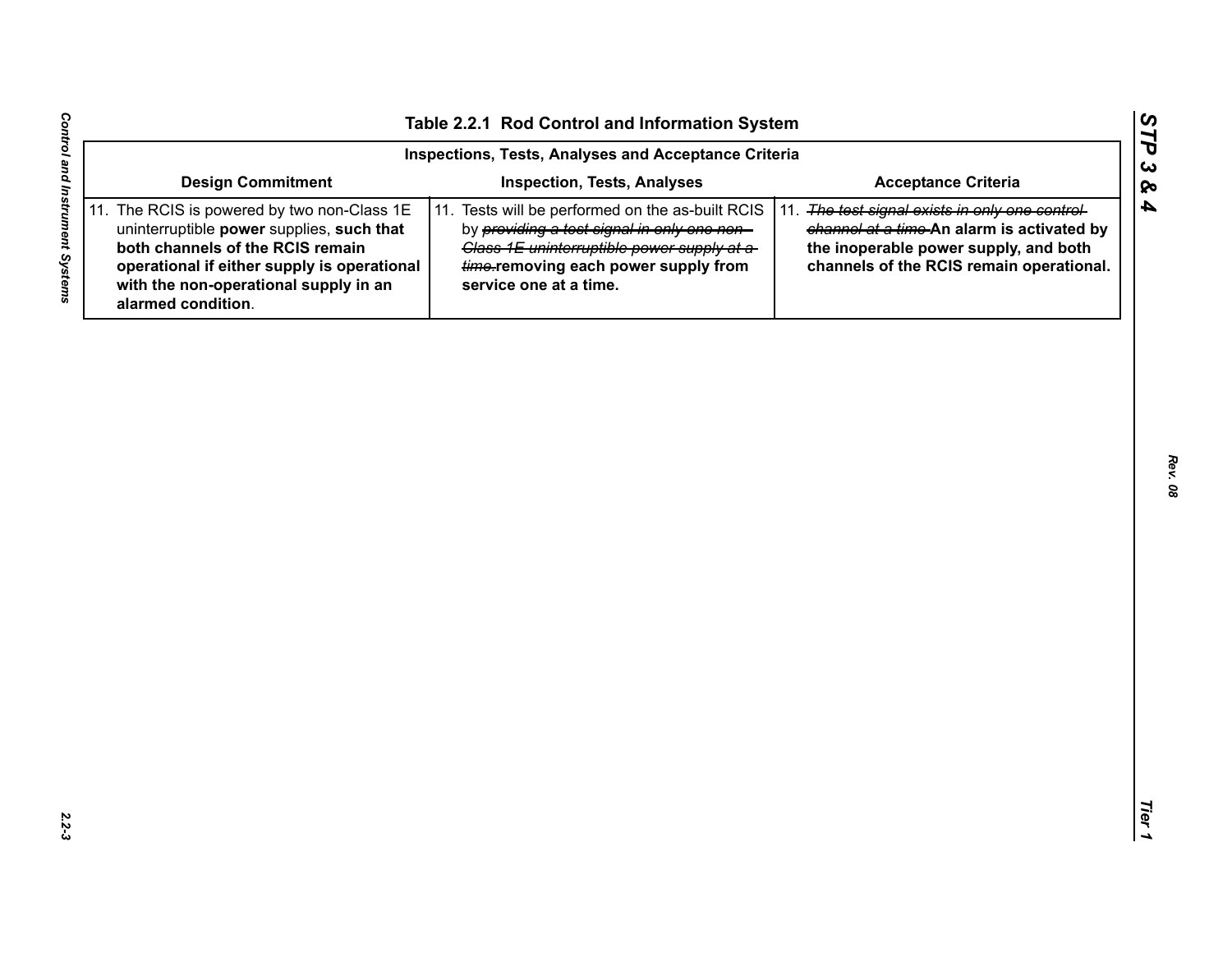## **2.2.3 Feedwater Control System**

STD DEP T1 3.4-1

#### *Design Description*

*The FDWC digital controllers determine narrow range level signal using three reactor level measurement inputs from the NBS. Sensor signals are transmitted to the FDWC digital controllers by the Non-Essential Multiplexing System (NEMS).*

*The steam flow in each of four main steamlines is sensed at the RPV nozzle venturis. Sensor signals are transmitted to the FDWC System digital controllers by the NEMS. These measurements are processed in the digital controllers to calculate the total steam flow out of the vessel.*

*Feedwater flow is sensed at a flow element in each of the two feedwater lines. Sensor signals are transmitted to the FDWC digital controllers by the NEMS. These measurements are processed in the digital controllers to calculate the total feedwater flow into the vessel.*

### **2.2.5 Neutron Monitoring System**

STD DEP T1 3.4-1 (Figure 2.2.5)

#### *Design Description*

*The automated in-core instrument calibration system provides local power information at various core locations that correspond to LPRM locations. The automated in-core instrument calibration system uses its own set of in-core detectors for local power measurement and provides local power information for three-dimension core power determination and for the calibration of the LPRMs. The measured data are sent to the Process Computer System* Plant Computer Functions *for such calculation and LPRM calibration*.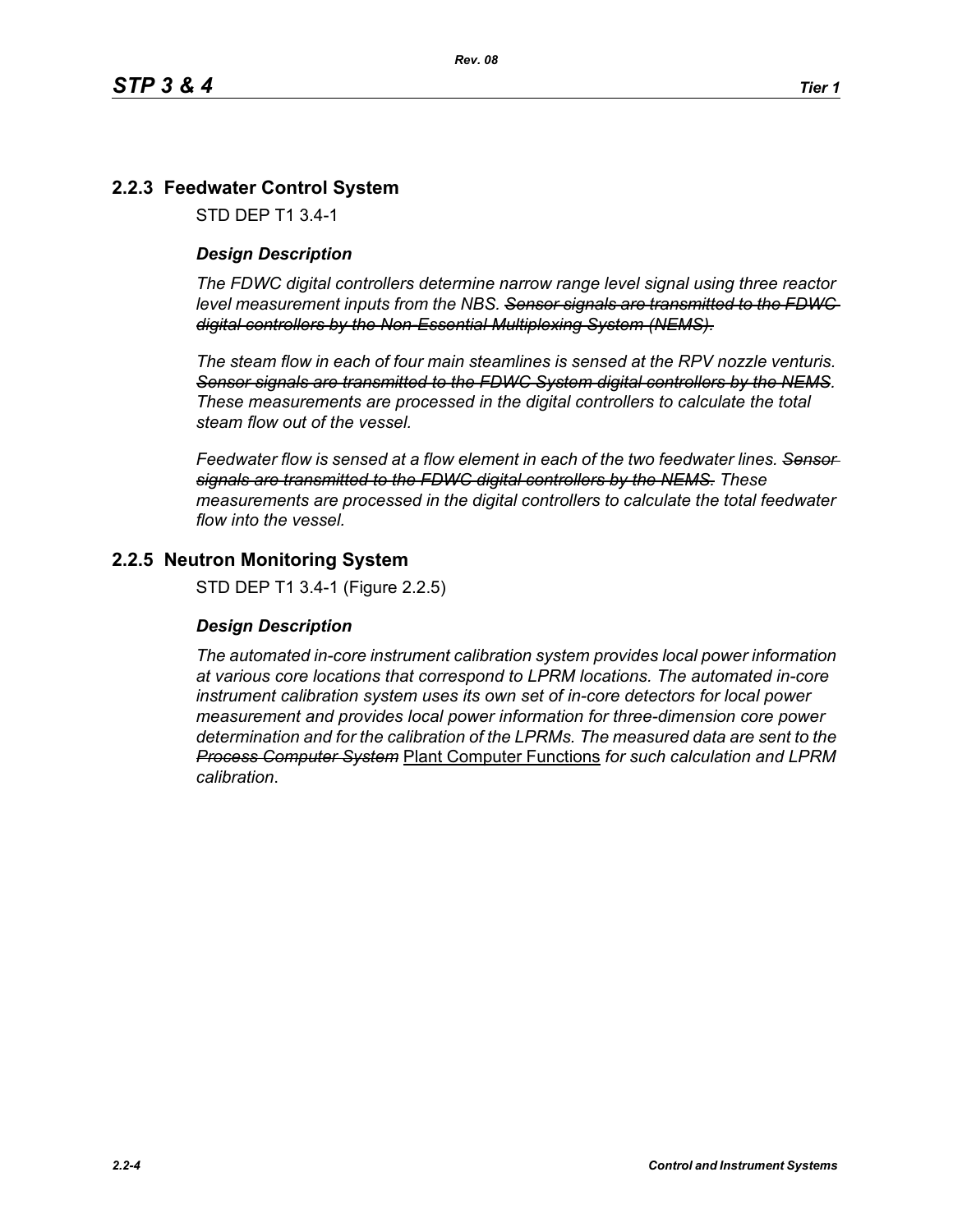

#### NOTES:

- 1. DIAGRAM REPRESENTS ONE OF FOUR NMS DIVISIONS (MRBM IS A DUAL CHANNEL SYSTEM. THERE IS ONLY ONE IN-CORE INSTRUMENT CALIBRATION SYSTEM).
- 2. USED FOR RAPID CORE FLOW DECREASE TRIP.
- 3. SRNM AND APRM ATWS PERMISSIVE SIGNALS TO SSLC.
- 4. INTERCONNECTIONS MAY BE FIBER-OPTIC OR METALLIC.

## **Figure 2.2.5 Neutron Monitoring System**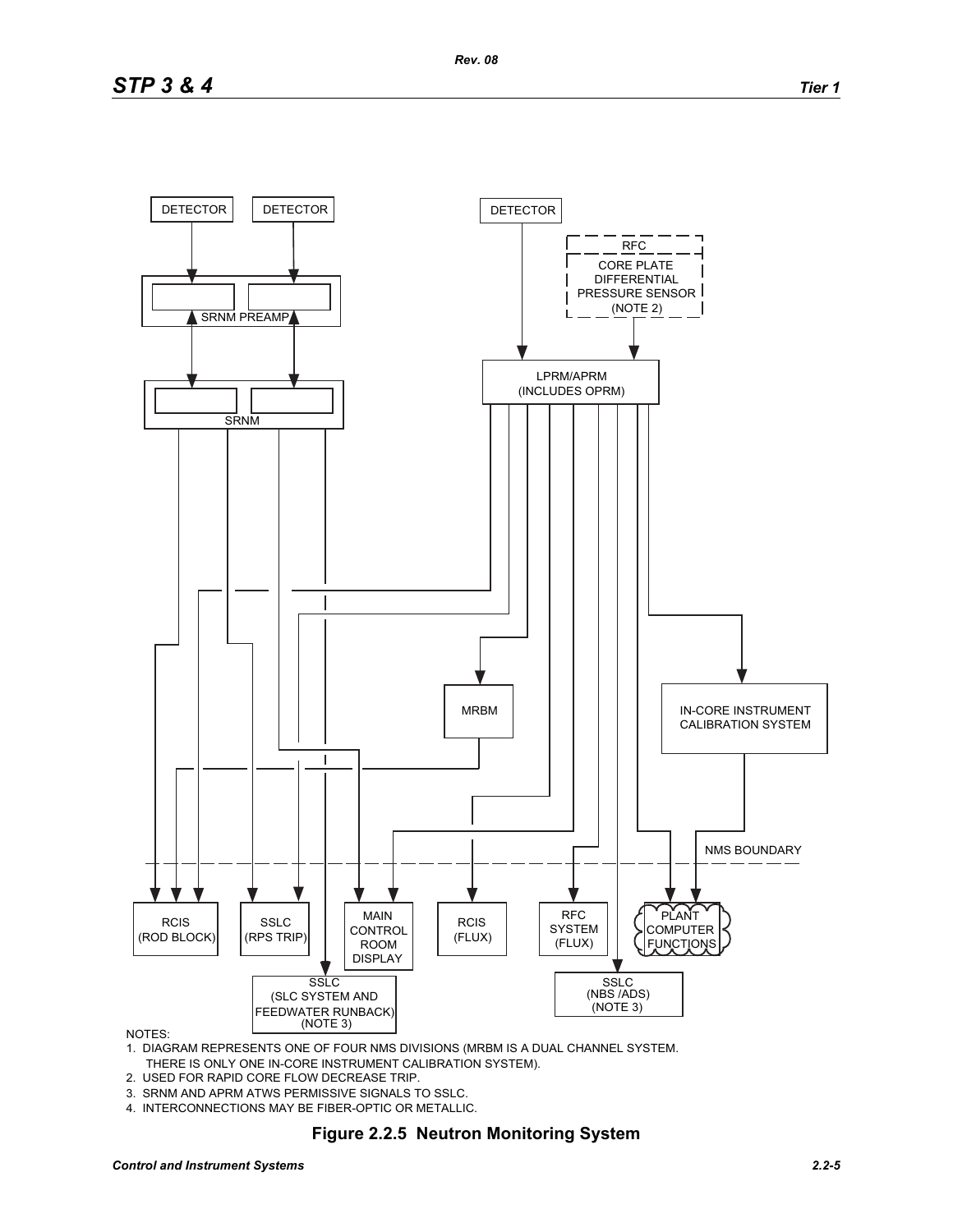# **2.2.6 Remote Shutdown System**

STD DEP T1 2.14-1 (Figure 2.2.6)

## **Design Description**

*The RSS has two divisional panels and associated controls and indicators for interfacing with the following systems:*

*(10) Flammability Control System (FCS)*Not used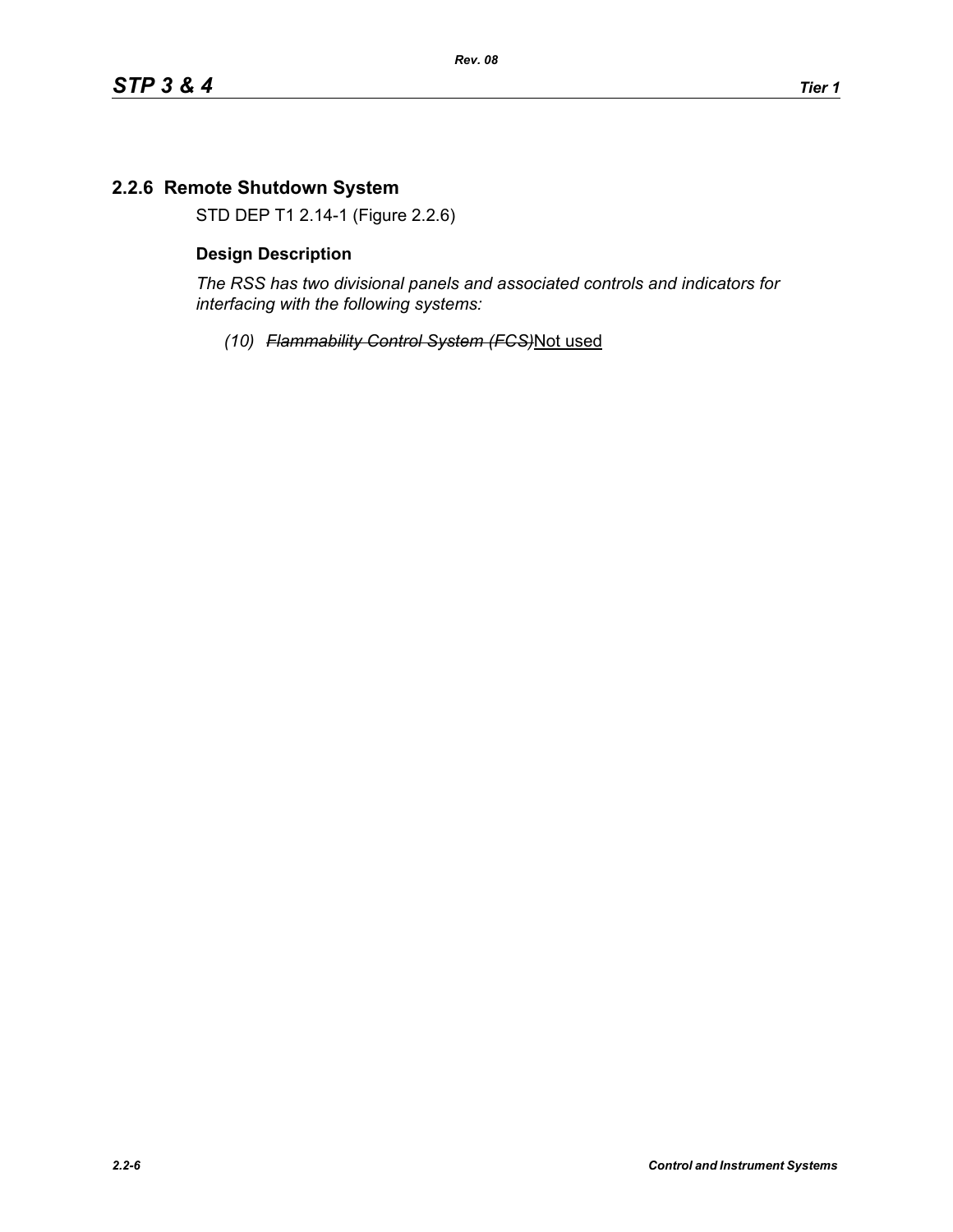

![](_page_6_Figure_2.jpeg)

*STP 3 & 4*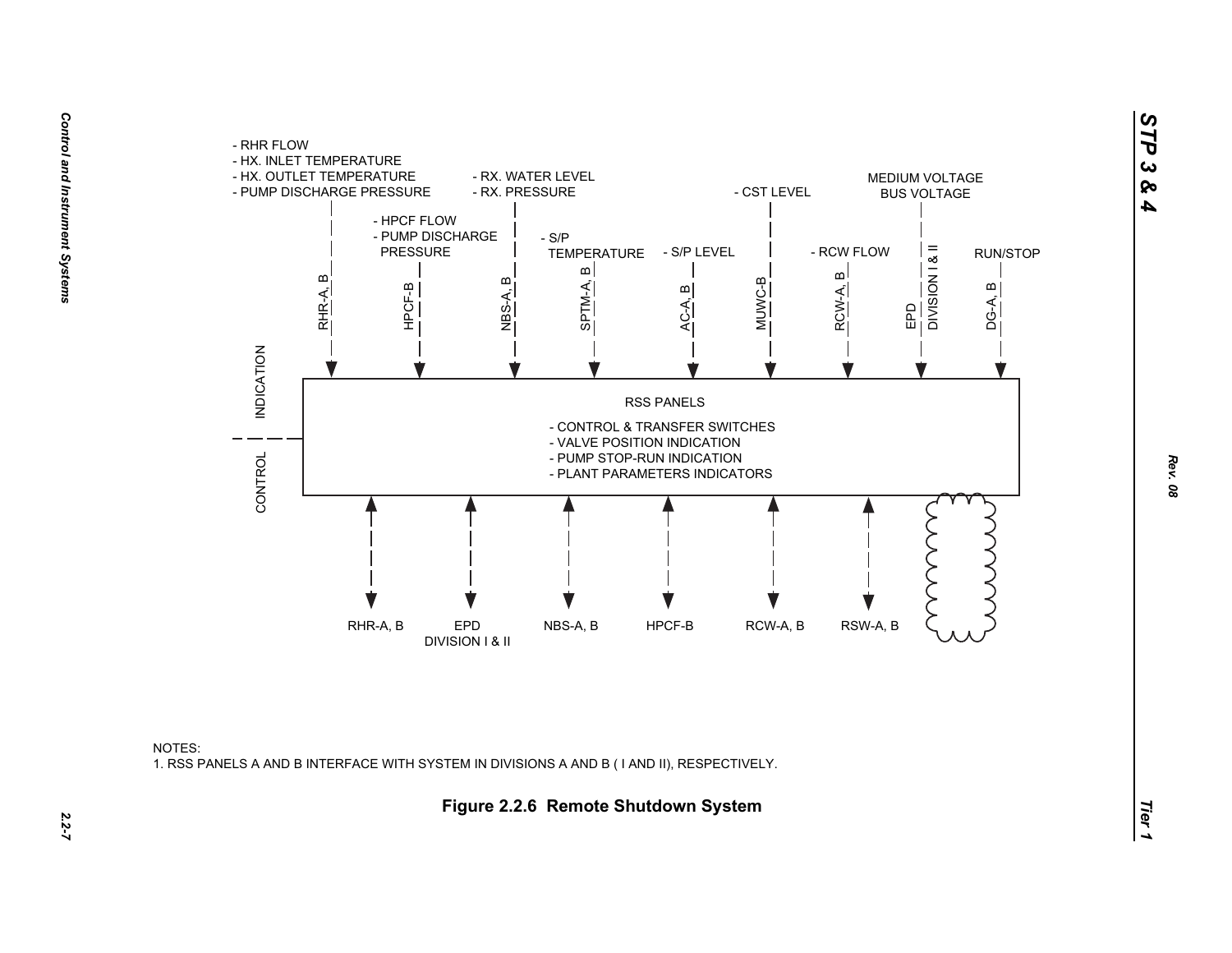# **2.2.7 Reactor Protection System**

STD DEP T1 3.4-1 (Figure 2.2.7b)

#### *Design Description*

*As shown in Figure 2.2.7a, the RPS interfaces with the Neutron Monitoring System (NMS), Nuclear Boiler System (NBS), Control Rod Drive (CRD) System, Rod Control and Information System (RCIS), Recirculation Flow Control (RFC) System,* and the *Suppression Pool Temperature Monitoring System (SPTM)*.*, and the Essential Multiplexing System (EMS). Figure 2.2.7a also depicts the* primary *implementation of RPS logic within the Safety System Logic and Control (SSLC).*

*The RPS has four divisions. Figure 2.2.6a* 2.2.7b *shows the RPS divisional aspects and the signal flow paths from sensors to scram pilot valve solenoids.* Functions *Equipment within an RPS division consists of* include *sensors (transducers or switches)*,I/O, *multiplexers,* data communication, *digital trip modules* functions *(DTM* DTF*), trip logic unit* function *(TLU* TLF*), output logic unit (OLU), and load drivers (LD). The LDs are only in Divisions II and III.* The (DTF) and (TLF) are performed in digital configurable logic devices. The data communication functions are described in Section 2.7.5.

*The RPS consists of logic and circuitry for initiation of both automatic and manual scrams. The automatic scram function is comprised of* accomplished redundantly in *four independent divisions of sensor instrument channels, hardware/software based logic* and logic processing, *and two independent divisions of actuating devices. Automatic scram is initiated whenever a scram condition is detected by two or more automatic divisions of RPS logic. For automatic scram, the sensor input signals to the RPS originate either from the RPS's own sensors or other systems' sensors. For determination of the existence of an automatic scram condition, within each automatic scram channel* division *of the RPS, the DTM* DTF *of a given RPS channel* division *compares the monitored process variable with the* a *stored setpoint* stored *in its memory and issues a trip signal if the monitored process variable exceeds the setpoint. The DTM* DTF *then sends the trip signal to the TLU* TLF *of its own channel* division *and the TLU* TLF*s of the other three channels* divisions *of RPS, where two-out-of-four voting is performed (see Figure 2.2.6a).* The TLF in each division performs an independent two-out-of-four vote on each RPS DTF input.

*In the case of high suppression pool average temperature trip and inboard/outboard MSIV closure signals, the SPTM module of SSLC and NBS provide their divisional trip signals directly to the corresponding divisional RPS DTM. However,* In *the case of the NMS, the four channels* divisions *of the NMS each provide their trip signals to each RPS divisional TLU* TLF. *A list of conditions that can cause automatic reactor scram is provided below. The name of the system that provides the sensor input signal or the trip signal is shown in brackets.*

*(3) NMS Trips [Discrete trip signals to RPS TLUs*NMS]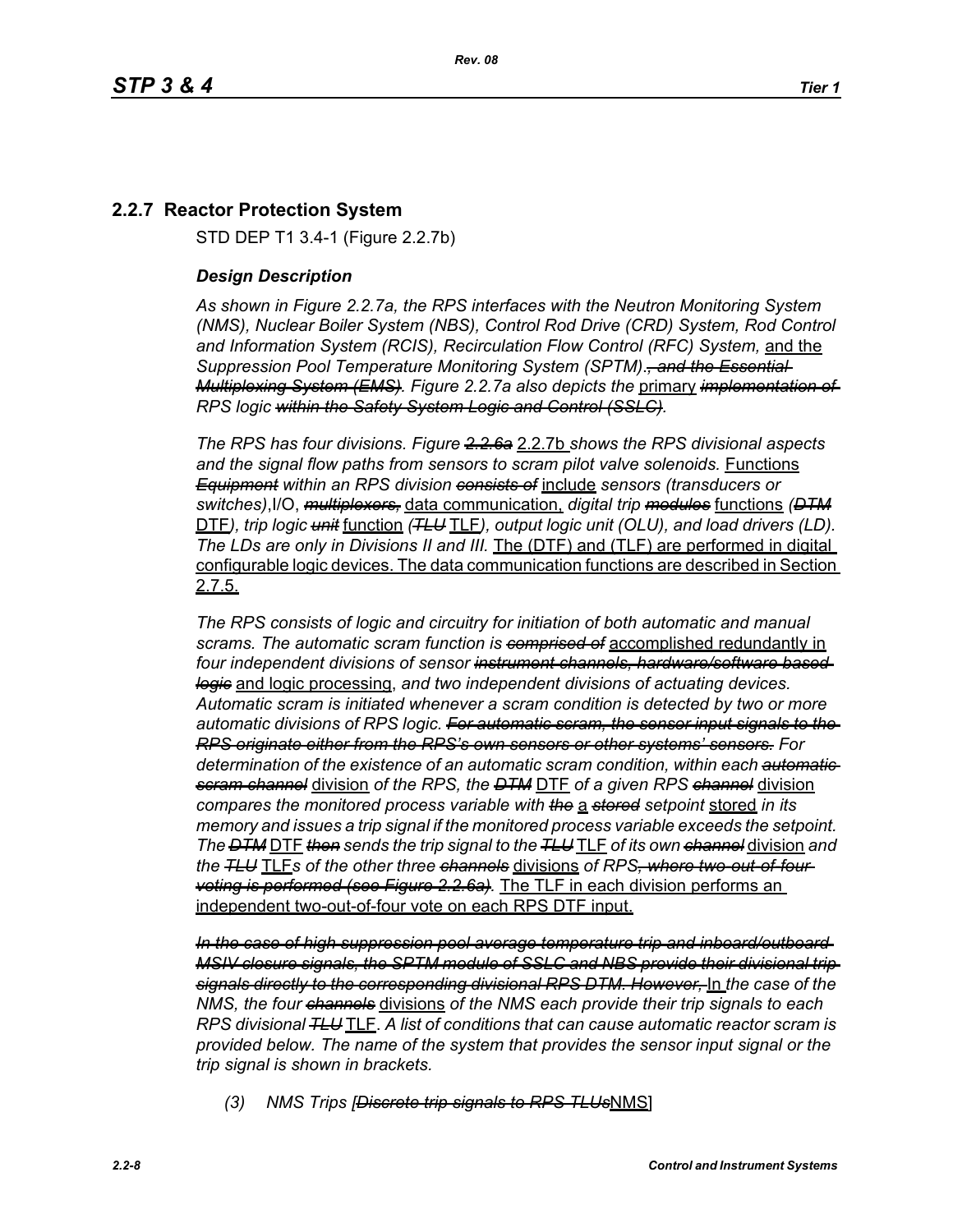- *(7) Main Steamline Isolation [NBS discrete signals to RPS DTMs]*
- *(9) High Suppression Pool Average Temperature [SPTM Module of SSLC trip signals to RPS DTMs]*

*The TLU* TLF*s provide their trip signals to their divisional OLUs which are used to control the solid-state LDs that control the Class 1E AC power to the scram solenoids, and relays that control DC power to back-up scram valves. For automatic scram initiation, the TLU* TLF *trip signals cause the LDs to interrupt Class 1E AC power to the scram solenoids (fail-safe logic), cause the back-up scram relays to supply DC power to back-up scram solenoids, and provide scram follow signals to the RCIS. Each division of RPS controls eight LDs. The LDs are arranged to switch AC power to the scram solenoids in a two-out-of-four format*arrangement. *That is, reactor scram will occur only if two or more divisions of the RPS provide trip signals to their associated LDs and both scram solenoids are de-energized.*

*Manual scram function, which is separate and independent from automatic scram logic, is implemented in Divisions II and III of the RPS. For manual scram initiation, two manual scram push buttons of the RPS must be simultaneously depressed. When manual scram is initiated, the RPS, through manual scram switches, interrupts Class 1E AC power to the scram solenoids, connects divisional Class 1E DC power to backup scram solenoids, and provides scram follow signals to RCIS. The RPS logic seals in the scram signals and permits reset of scram logic* only *after a time delay of at least 10 seconds.*

*RPS initiates a reactor internal pump (RIP) trip on receipt of either a turbine stop valve closure or a low turbine control valve oil pressure signal when the reactor power is above 40% (from a turbine first stage pressure NMS STP signal).*

*The RPS design is single-failure-proof and redundant. Also, the RPS design is fail-safe in the event of loss of electrical power to one division of RPS logic.*

The OLU and LDs are implemented with non-microprocessor-based equipment. The remaining RPS functions are primarily implemented with configurable logic devices.

*Each of the four RPS divisional logic and associated sensors are powered from their respective divisional Class 1E power supply. In the RPS, independence is provided between Class 1E divisions, and also between the Class 1E divisions and non-Class 1E equipment.*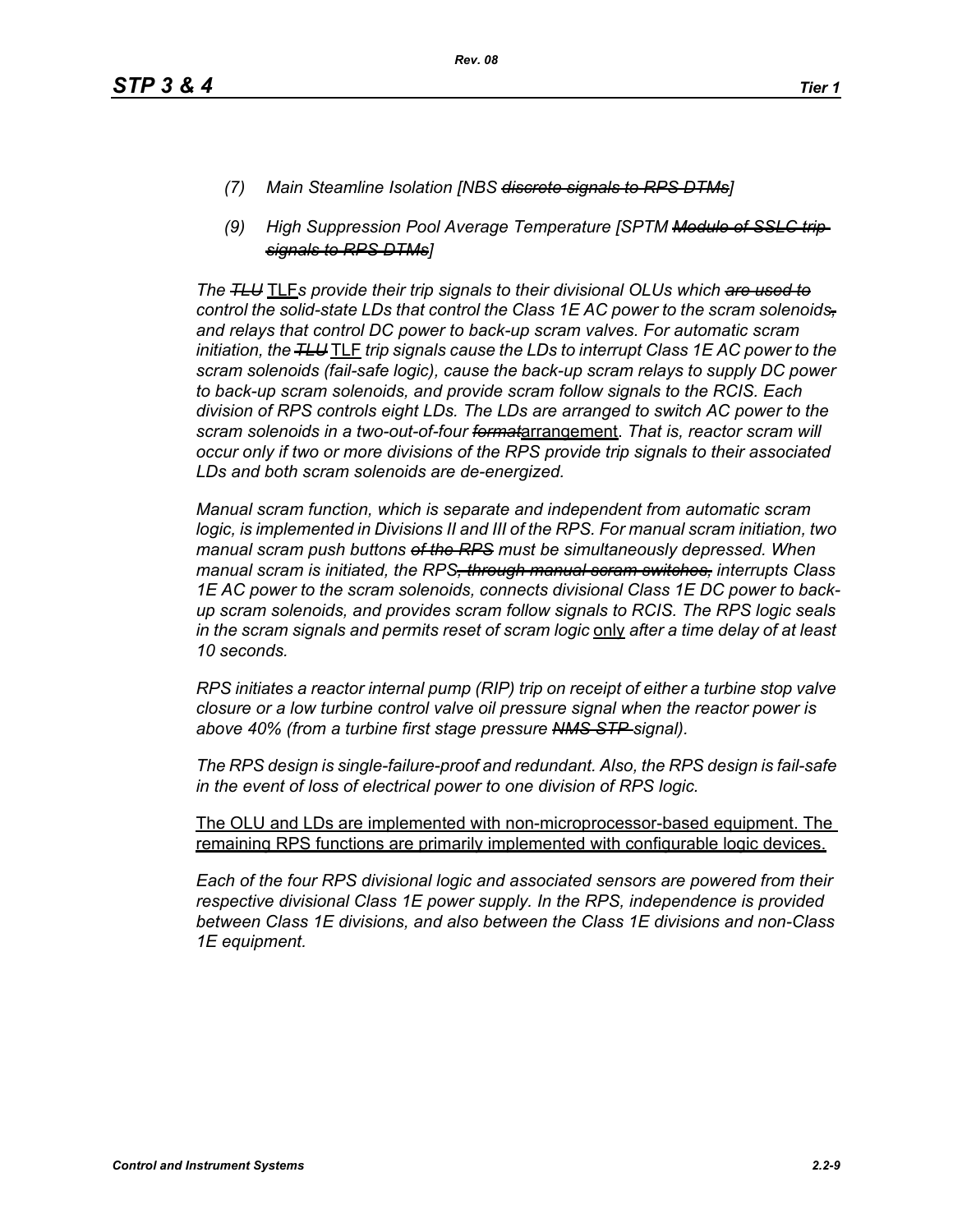![](_page_9_Figure_3.jpeg)

**Figure 2.2.7b Reactor Protection System**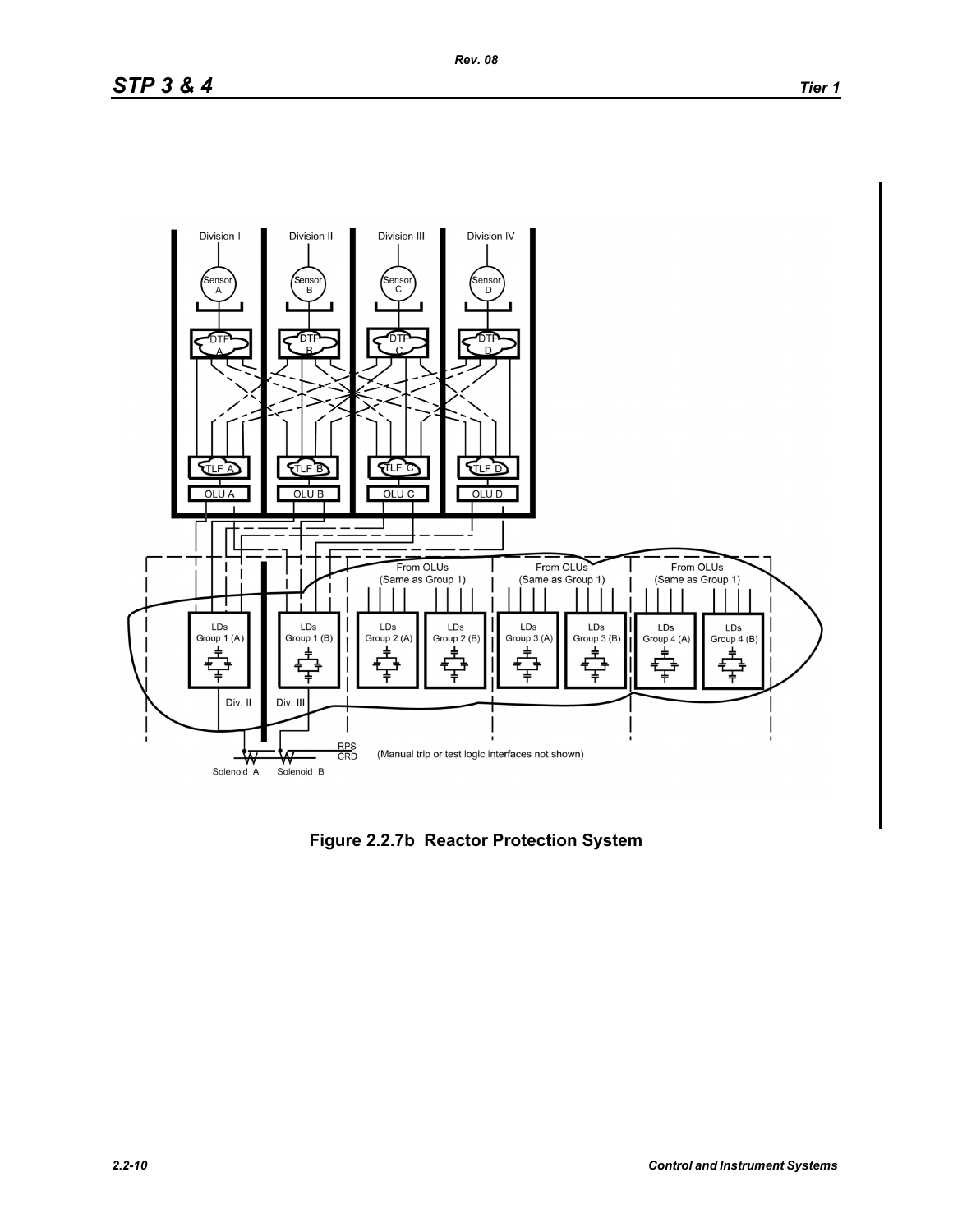## **2.2.9 Automatic Power Regulator System**

STD DEP T1 3.4-1

#### *Design Description*

*The APR System operates in either manual or automatic control mode. The system control logic is performed by redundant, digital controllers. The digital controller controllers receives* receive *inputs from* and send outputs *to interfacing system* systems *via the non-essential multiplexing system (NEMS)* data communication function (NECF)*. It* The APR System *performs power control calculations and* provides *system outputs to the NEMS* interfacing systems to allow coordinated control*.*

## **2.2.11** *Process Computer System* **Plant Computer Functions (PCFs)**

STD DEP T1 3.4-1

#### *Design Description*

*The Process* Plant *Computer System* Functions *(PCS* PCFs*) consists of* are a set of control, monitoring and data calculation functions that are implemented on *redundant digital central processing units and associated peripheral equipment*. Redundant processors are used for functions that are important to plant operation. The PCFs *and is* are *classified as a non-safety-related system.*

*The PCS* PCFs *performs* perform *local power range monitor (LPRM) calibrations and calculations of fuel operating thermal limits data*, *which it* is *provides* provided *to the automated thermal limit monitor (ATLM) function of the Rod Control & Information System (RCIS) for the purpose of updating rod block setpoints.*

*The PCS functions also as a* PCFs also include *top-level controller* functions *which monitors* monitor *the overall plant conditions, issues* issue *control commands and adjusts* adjust *setpoints of lower level controllers to support automation of the normal plant startup, shutdown and power range operations. In the event that abnormal conditions develop in the plant during operations in the automatic mode, the PCS* these functions *automatically reverts* revert *to the manual mode of operation.*

#### *Inspections, Tests, Analyses and Acceptance Criteria*

*Table 2.2.11 provides a definition of the inspections, tests and/or analyses, together with associated acceptance criteria, which will be undertaken for the PCS* PCFs*.*